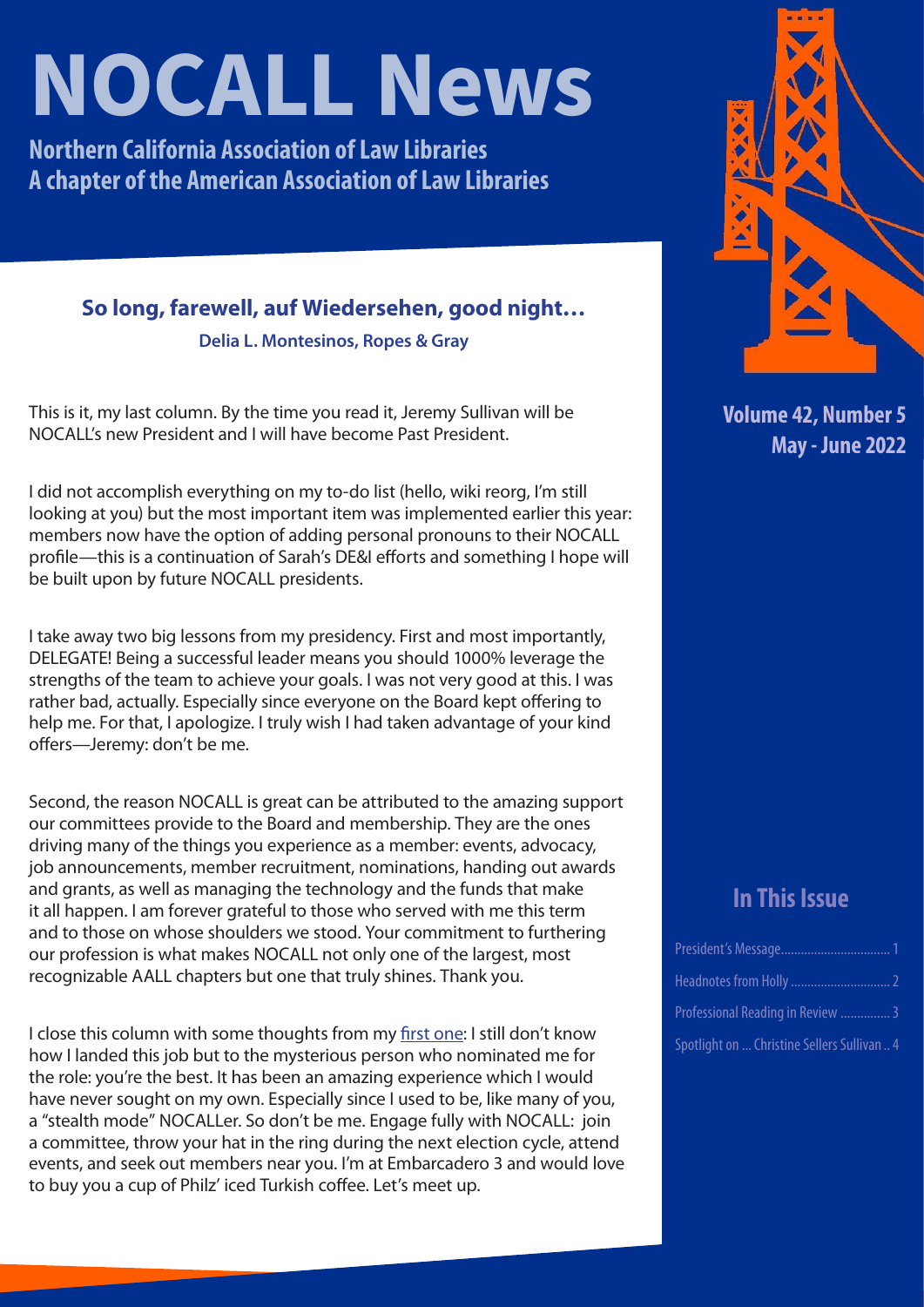## <span id="page-1-0"></span>**HEADNOTES FROM HOLLY**

#### **Holly Riccio**

**MY YEAR OF MAGICAL THINKING…** Anyone that is familiar with Joan Didion's book will realize that this is a clue to why I skipped my column in the last NOCALL News issue. I have experienced the most devastating of losses recently and am in the process of navigating and understanding the grief process. My partner of almost 20 years, and the one true love of my life, Lee Anne, passed away last month after being diagnosed with late-stage cancer only a few months prior. I have found myself embracing my librarian mindset as I root through boxes and drawers, unearthing the many keepsakes she had and taking all of them in—and then, of course, reorganizing them in a way that makes more sense. It is amazing how even the smallest or most innocuous of objects can represent so much and bring up so many feelings and emotions. Tiny seashells, old coin purses, matches, expired driver's licenses—she kept them all. I am grateful for all of the things I have to surround myself with as physical reminders and representations of what I know is her spiritual presence that is most definitely still here with me, and always will be. I look forward to continuing to play archaeologist and archivist with this most precious collection of all.

**THE ART OF STORYTELLING…** I am a huge proponent of storytelling and believe it is an essential leadership skill that everyone should understand and practice. While storytelling in the professional or work realm is different in content than personal stories, it is the same in structure, so telling stories to your friends and family strengthens your storytelling skills for when you have to have that elevator pitch ready to justify a new library purchase or initiative. I have told the story of Lee Anne's last few months many times, and while it is obviously hard to tell, since it lacks a happy ending, telling it has also reminded me that stories are hardly ever one note. We are all multifaceted, so our stories are reflective of that. Amongst my particular tragedy, there were moments of tenderness, hope, and even hilarity. The best stories take the listener on a journey, complete with highs and lows, twists and turns, eventually depositing them at a satisfying ending. I look forward to weaving my memories into stories and honing my storytelling skills along the way, all while keeping Lee Anne alive through words.

**AUTHENTIC SELF…** I had a conversation with a fellow law librarian recently about authenticity, and specifically how and when to show your authentic self in the work environment, and I thought this was a very intriguing question. I have trouble not being my authentic self in any environment, but I can also remember a time earlier in my career where this was not the case. There is a delicate balance of how much of ourselves we bring to—and reveal at—our jobs, but when done right, our authentic selves can really bring out the best in others and lead to the best results. This concept is also an interesting one to think about in the context of interviewing for a job. How much of your personality do you show to your potential employer? If done right, maybe it is the difference between you and another candidate. And, when we are authentically ourselves, and things work out the way we hoped, the results feel that much better and more satisfying.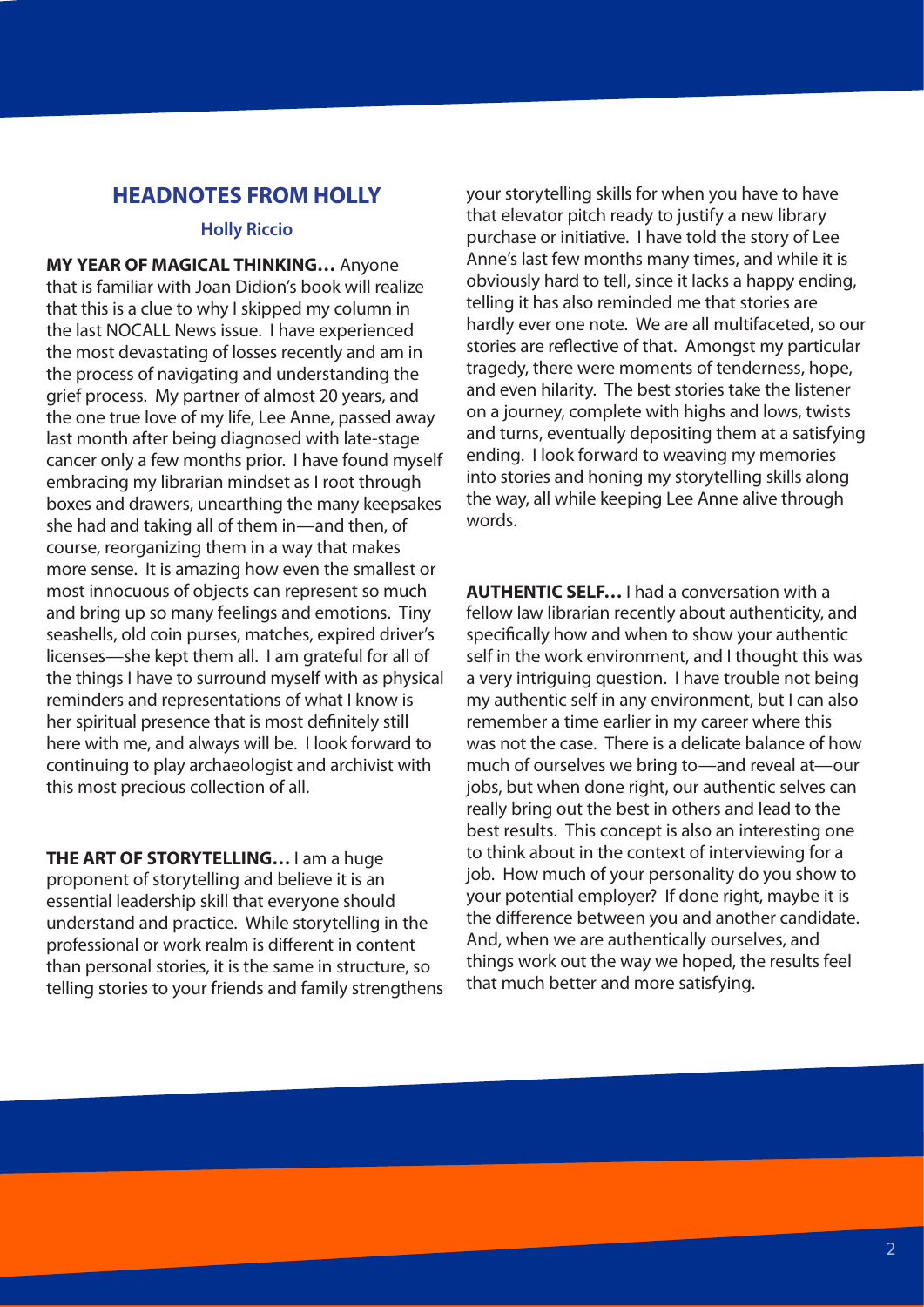#### <span id="page-2-0"></span>**Professional Reading in Review**

#### **Elisabeth McKechnie and Kristin Brandt, U.C. Davis Law Library**

**"The Librarians Are Not Okay,"** by Anne Helen Petersen, May 1, 2022. Available at: [https://](https://annehelen.substack.com/p/the-librarians-are-not-okay) [annehelen.substack.com/p/the-librarians-are-not](https://annehelen.substack.com/p/the-librarians-are-not-okay)[okay](https://annehelen.substack.com/p/the-librarians-are-not-okay)

This important article was delivered by Anne Helen Petersen as a keynote at the Conference on Academic Library Management in April. Petersen describes the burnout and exhaustion experienced by library workers and names what has led to it. Librarians are undervalued. We work "passion" jobs, which are easy to exploit. We just worked through and are still working through—not only a pandemic, but also multiple climate crises, a reckoning with racial injustice and systemic racism, … the list goes on. And during all this, many of our jobs have only expanded. What do we do about it? Petersen, who has been writing about burnout since 2019, has ideas, from the industry to the personal level. This article should help start discussions—in professional organizations, institutions, workplaces, and teams to stop the downward spiral and move toward positive change.

#### **"Practical Technology: Getting Around Barriers to Access, Tools Everyday Librarians Can Apply,"** by Jessamyn West, *Information Today*, April 2022, vol. 42, no. 3 pp 12-14.

In this short article, Jessamyn discusses the various barriers librarians run into, whether it's a paywall or regional restriction. Many things that are perfectly legal for libraries to access are hard to get because of artificial barriers. For example, she discusses how to get around a paywall or access an article when you've used your limit. She discusses a variety of software tools like vpn's, Calibre and free plugins that will expand access for the user. This was a useful and informative article.

#### **"How Law Firm Librarians are Reinventing Themselves,"** by Jenna Greene, *Reuters*, February 18, 2022. Available at [https://www.reuters.com/](https://www.reuters.com/legal/legalindustry/how-law-firm-librarians-are-reinventing-themselves-2022-02-18/) [legal/legalindustry/how-law-firm-librarians-are](https://www.reuters.com/legal/legalindustry/how-law-firm-librarians-are-reinventing-themselves-2022-02-18/)[reinventing-themselves-2022-02-18/](https://www.reuters.com/legal/legalindustry/how-law-firm-librarians-are-reinventing-themselves-2022-02-18/)

While the global pandemic has caused disruption in legal corners, it has also opened opportunities for law libraries and their staff at large law firms. Once easily pigeonholed within a print library,

librarians have been operating virtually for years. The pandemic only broke down more barriers, increasing visibility of the Librarians' various talents. During the lockdown, some firm librarians had an opportunity to be included in important meetings, increasing the library profile and educating attorneys about the library's value as a resource. Make sure that you get into the room! the article advises.

#### **"U.S. News Rankings Get it Right on Law**

**Libraries,"** by Amanda Runyon, Leslie A. Street and Amanda Watson, *TaxProf Blog* , Available at [https://](https://taxprof.typepad.com/taxprof_blog/2022/03/us-news-rankings-get-it-right-on-law-libraries.html) [taxprof.typepad.com/taxprof\\_blog/2022/03/us](https://taxprof.typepad.com/taxprof_blog/2022/03/us-news-rankings-get-it-right-on-law-libraries.html)[news-rankings-get-it-right-on-law-libraries.html](https://taxprof.typepad.com/taxprof_blog/2022/03/us-news-rankings-get-it-right-on-law-libraries.html)

U.S. News has released the 2023 Best Law School rankings. For the second year in a row, the standards by which academic law libraries are judged have changed. After the 2022 methodology changes, a variety of groups protested that the new metrics were inaccurate and didn't represent the true value that the library has for a law school. The new ranking method illustrates suggestions presented by AALL and the Society of Academic Law Library Directors among others. The biggest change is the elimination of title counts, which penalizes younger and newer libraries with smaller collections while ignoring increasing use of online resources. The metric focuses on whether the law library is appropriately staffed to meet the needs of the student population. It also measures expenditures, including law library funding.

**"As Professional Conferences Went Virtual, More Women Attended,"** by Cheryl Winokur Munk, *The Wall Street Journal*, May 16, 2022. Available at: [https://www.wsj.com/articles/virtual-conferences](https://www.wsj.com/articles/virtual-conferences-increase-women-attendance-11652452541)[increase-women-attendance-11652452541](https://www.wsj.com/articles/virtual-conferences-increase-women-attendance-11652452541)

Researchers in two studies found a notable change when the pandemic forced conferences to go virtual: more women showed up. In an analysis of three major STEM conferences, women's attendance grew by as much as 253%, compared to an increase among men by as high as 121%. Another study examined 12,000 economics seminars and found that the shift to virtual changed the composition of seminar speakers to include more women. These studies suggest that while in-person conferences offer more networking opportunities, hybrid and virtual conferences may be a better option for attracting women speakers and attendees, as well as increasing attendance overall.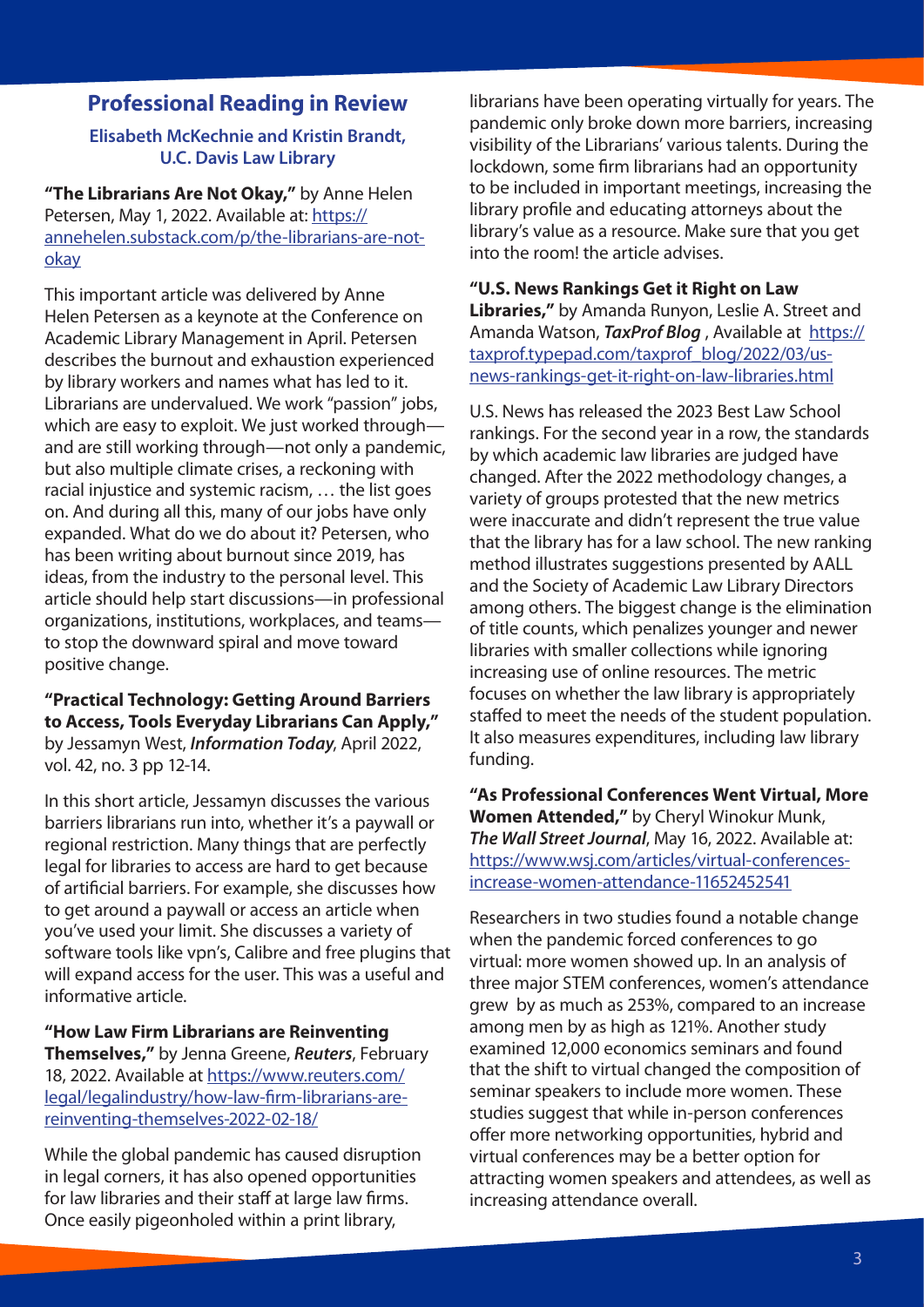## **Christine Sellers Sullivan Littler Mendelson, P.C.**

#### <span id="page-3-0"></span>*How did you choose law librarianship as a career?*

I decided to go to law school because I was working for a law firm and it seemed like a good idea even though all of the attorneys were like NOOOOOO…which might not be the best basis for a life decision but I think it worked out okay! My first day of law school, I had my first legal research class. The professor introduced herself by saying she had a law degree and a library science degree and I was hooked since I've always loved research and books. I went straight from law school at the University of South Carolina into their library science school. After graduation, I got a job at a local law firm purely by chance – I was at my favorite local Thai restaurant and starting chatting with a customer waiting for takeout who turned out to be a partner that saw the possibilities in a dual degreed law firm librarian. So that's how I mostly ended up in law firms!

#### *Who or what has had the greatest impact on your law librarian career?*

I definitely think getting laid off during the Great Recession in 2009 has had the biggest impact on my career. I didn't take it personally and knew it was purely a business decision. My firm did what they could for me. At the time, so many people were getting laid off. The ABA and ALA created resource centers for their affected members. AALL didn't really have anything in the works so I started a blog called Law Librarians of Leisure. I tried to post articles of interest and all the job openings I could find, along with running surveys of the status of the profession. I ended up at the Law Library of Congress after about six months, where I used my blogging and social media experience to help start [In Custodia Legis](https://blogs.loc.gov/law/). I also gained a life long love of legislative research, which has definitely influenced the positions I've had since. But people still remember that blog and it gets mentioned to me about once a year and I always love hearing that it helped people.

#### *Can you tell us about your Scottish Fold cat Fred?*

I had two of the best cats for 16 years – Pemberley and Mr. Darcy. After they passed, it was hard to picture even getting another cat until I fell in love with an Instagram account of a random Scottish Fold. Their ears were so cute! I did some research and it turned out there was a local breeder in South Carolina. She eventually had a kitten on offer with the grumpiest face that just made me smile. I named him Captain Frederick Wentworth (yes there is a theme to my cats' names) but he just goes by Fred. He's a little bit grumpy just like his face and wants nothing more in the world than for you to give him treats. He does have Instagram account [\(@foldedfred\)](https://www.instagram.com/foldedfred/?hl=en), though I've been slack about posting since Mina came along so I've sent along a bonus picture. We also have two other cats named Griffin and Bernie whose names are not Austen inspired because they were named by my stepdaughters.

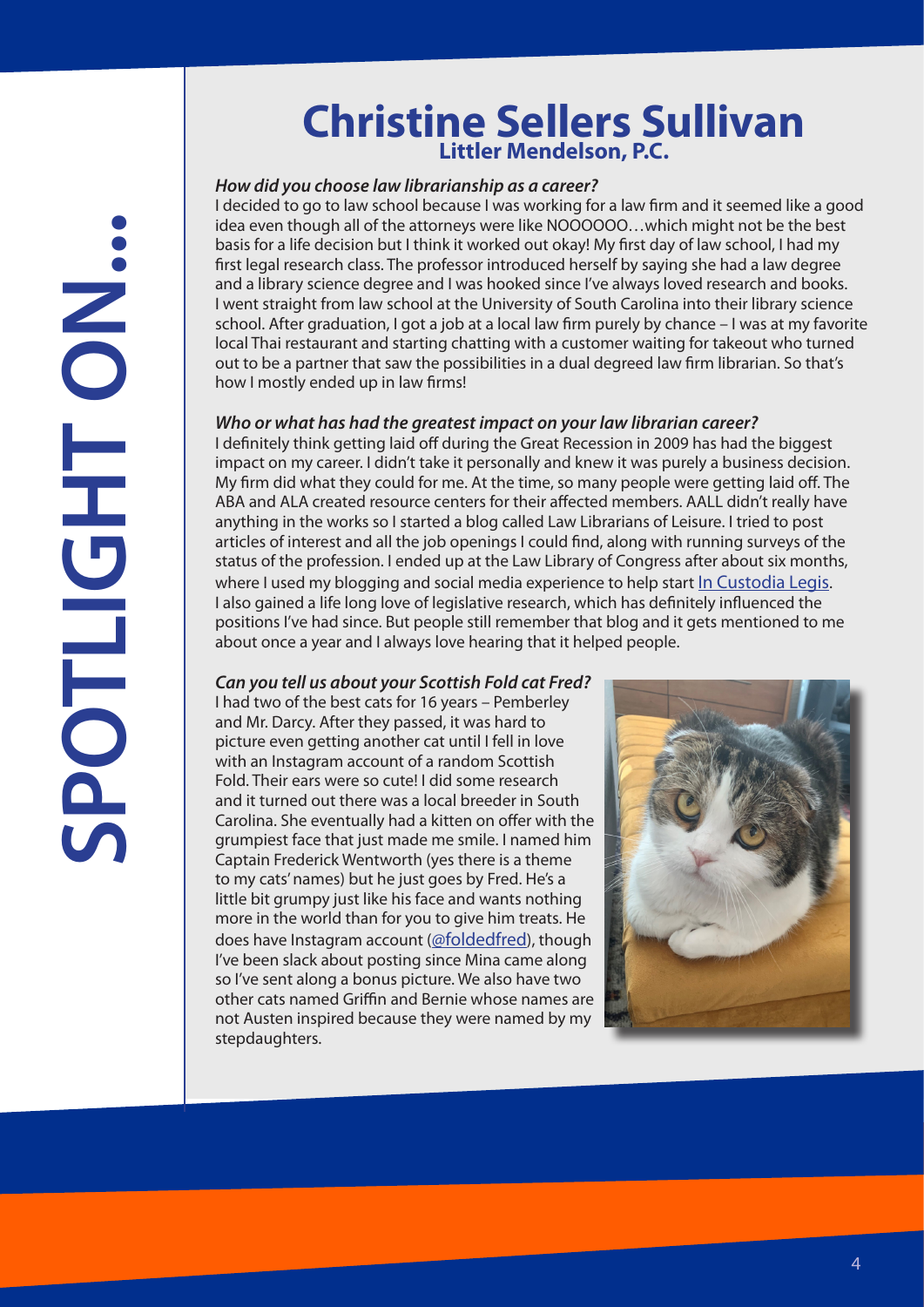#### *Please describe your idea of a perfect meal.*

Ohhh I love a good meal! One of my favorite things to do is to host a dinner party, though this was mostly before Covid and before baby. I love developing a theme and finding a complicated recipe to cook and looking for matching cocktails. It's all a bit of a scramble until you sit down around the table and just enjoy fabulous conversations with friends. I can't say there's one particular recipe that is best (though [bo ssam](https://cooking.nytimes.com/recipes/12197-momofukus-bo-ssam) is always a hit, as is this [dijon and cognac beef stew](https://smittenkitchen.com/2014/02/dijon-and-cognac-beef-stew/)). For me, it is all about making something delicious and enjoying it with people.

#### *What was the last book you read that you really enjoyed? Why?*

Oof, this one is tough. I have not had a lot of time for reading lately since having a baby in October! The last book I read was pre-baby: *All Systems Red, The Murderbot Diaries #1* by Martha Wells. It's the first novella in a sci-fi series set in the future starring a security android that has hacked its own government module and call itself Murderbot. It is laugh out loud funny and I recommend it to anyone contemplating what makes us human.